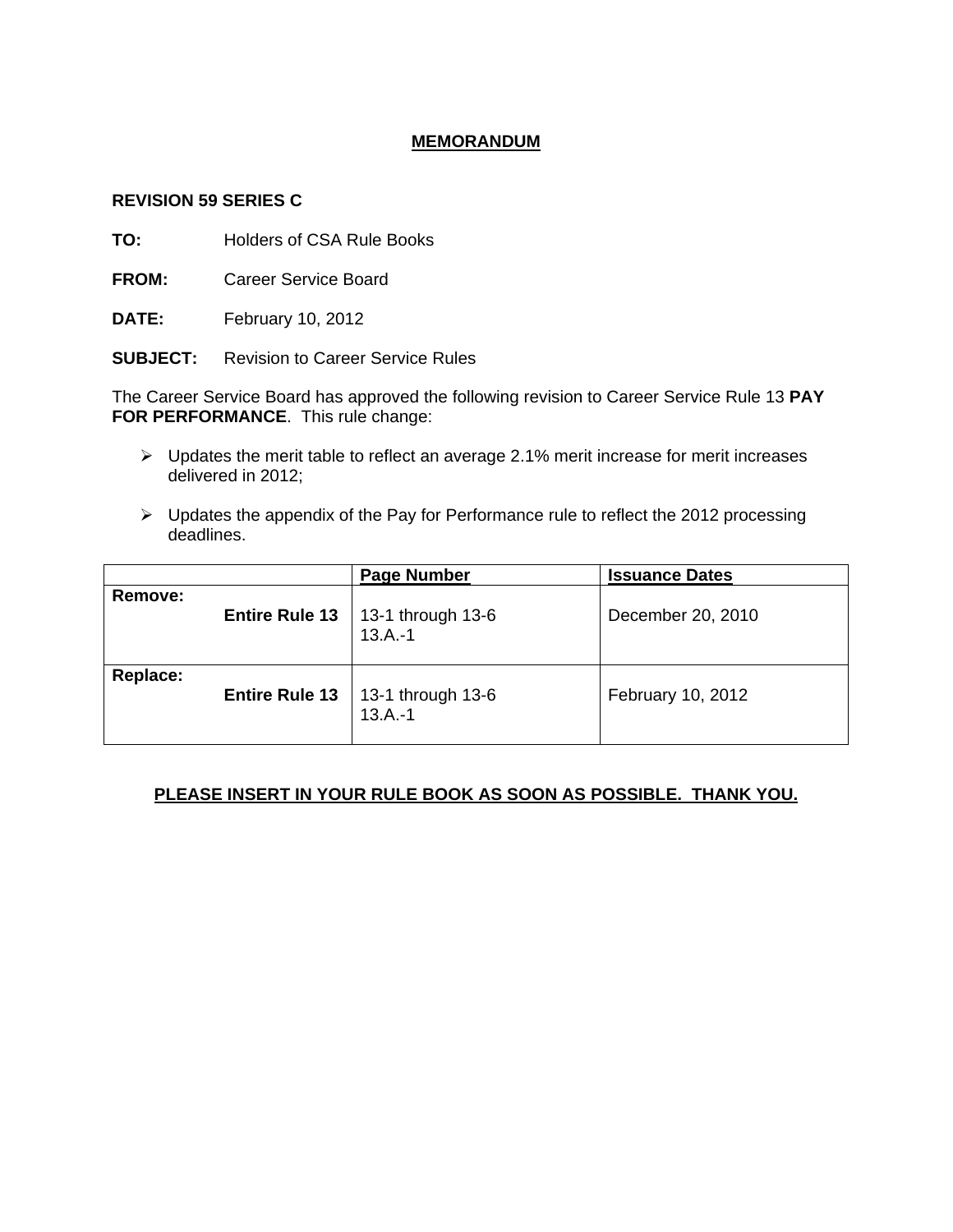### **RULE 13 PAY FOR PERFORMANCE**

(Revised effective January 1, 2012; Rule Revision Memo 59C)

#### Purpose statement:

The purpose of this rule is to explain the Performance Enhancement Program ("PEP") and how the individual performance of eligible Career Service employees is evaluated, reported and rewarded with merit increases or merit payments.

#### Section 13-10 Definitions:

- A. Eligible Employee: All Career Service employees are eligible for merit increases or merit payments as provided in this Rule, except:
	- 1. On-call employees;
	- 2. Employees holding positions in the Training pay schedule, which only has one pay rate and cannot support merit increases; and
	- 3. Employees who hold positions in classifications contained in the Undersheriff pay schedules.
- B. Merit Increase: Periodic increase to an employee's base rate of pay determined by an employee's performance rating and location in the applicable pay range.
- C. Merit Payment: Lump sum payment of one percent (1%) of an employee's current annual base salary provided to employees at the range maximum who receive either an "Outstanding" or "Exceeds expectations" rating. A merit payment will not increase an employee's base rate of pay.
- D. Performance Improvement Plan ("PIP"): A document which may be used at any time during an employee's evaluation period to supplement the employee's PEP plan that may include, but is not limited to, levels of performance that must be achieved to obtain a successful rating, current performance deficiencies, support that may be provided by the department or agency, actions the employee must take to address the performance deficiencies, and a timeline for completion of the actions.

# Section 13-20 Performance Enhancement Program

#### 13-21 Purpose

The purposes of the PEP are to outline job expectations, establish performance outcomes and measures, encourage and support professional development, provide ongoing performance feedback, and evaluate performance in a timely manner.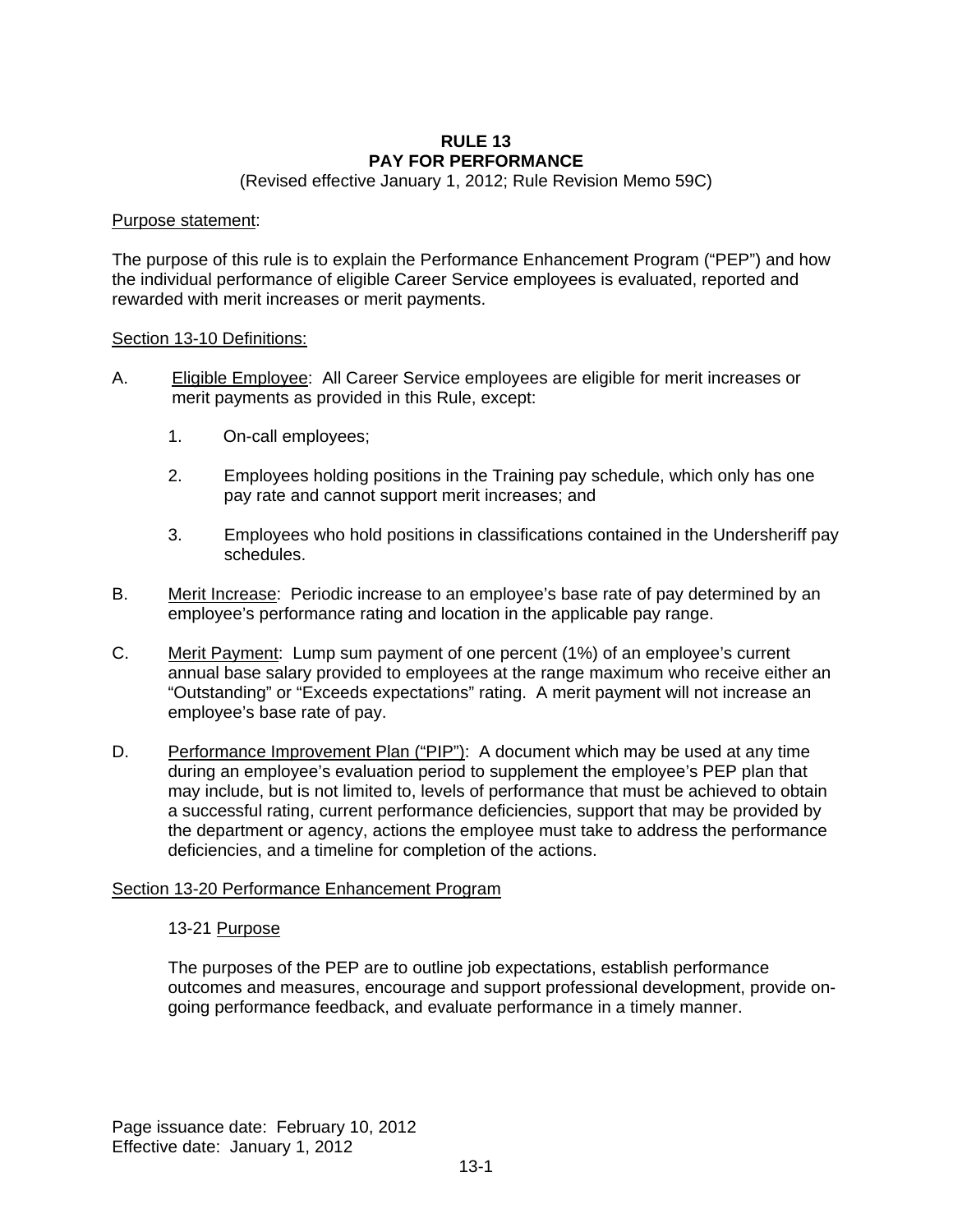# 13-22 Written PEP Plan

Upon appointment to a position, or the assignment of substantially different duties, an eligible employee's supervisor shall provide the employee with a written PEP plan setting forth the performance outcomes and measures against which an employee's performance is evaluated every year.

# 13-23 PEP Reporting

- A. All eligible employees shall have their performance for the previous calendar year formally evaluated and rated in a PEP Report ("PEPR"). This evaluation shall occur once every year according to the schedule attached as Appendix A.
- B. 1. Eligible employees who have been absent from their position for less than a calendar year shall have their performance while present at work evaluated as provided in this rule.
	- 2. Eligible employees who have been on a leave of absence from their position for all of the preceding calendar year shall have their pay adjusted to reflect what they would have received with a "Successful" merit increase set at the mid-point of the applicable range for the quartile containing the employee's pay rate.

# 13-24 Interim PEPRs

- A. Whenever an eligible employee permanently changes supervisors, either by promotion, re-promotion, transfer, demotion, re-assignment, or other action, an interim PEPR shall be completed by the employee's former supervisor immediately preceding the change. When the employee's current supervisor terminates employment with the City, the next level manager will be responsible for completing the interim PEPR. The interim PEPR shall cover the period from the beginning of the year until the effective date of the transaction.
- B. If an employee's supervisor or next level manager fails to complete an interim PEPR and submit it to the receiving supervisor within thirty (30) calendar days after the transaction date, a rating of "Successful" shall be granted for the relevant period.
- C. The receiving supervisor shall prepare a PEPR for the period between the effective date of the interim PEPR and the end of the year. The overall performance rating should take into account the performance rating on the interim PEPR and the employee's current performance in proportion to the time spent in each assignment. Nothing herein shall prevent an employee from receiving an overall annual rating of "Failing" or "Below expectations," even if the interim PEPR was "Successful," "Exceeds expectations" or "Outstanding."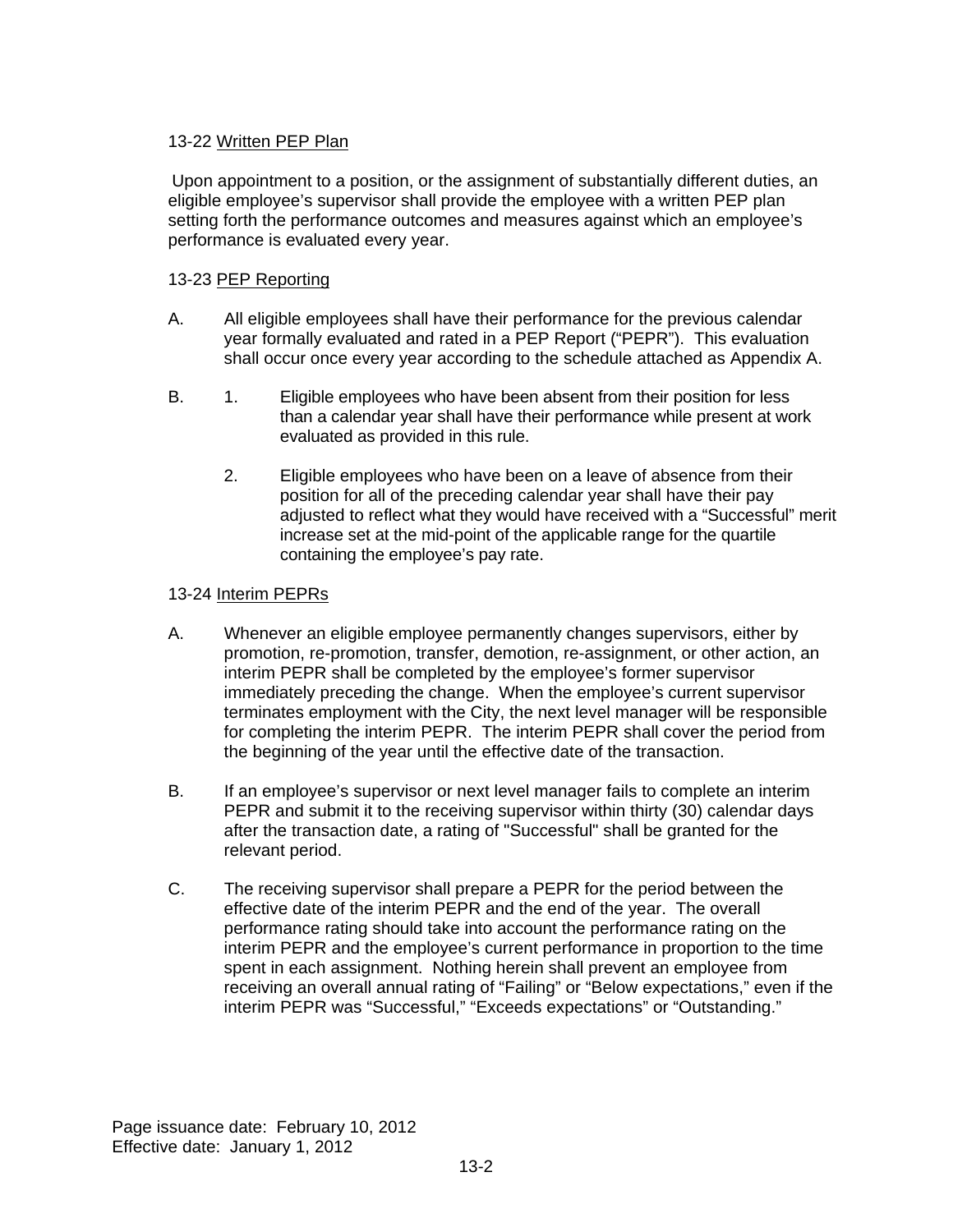### Section 13-30 PEP Process

#### 13-31 Performance Ratings

- A. An eligible employee's overall performance shall be rated in an employee's PEPR as one of the following:
	- 1. Failing: Work does not meet expectations in most, if not all, areas.
	- 2. Below expectations: Meets many, but not all job requirements. Outcomes are generally less than expected, with improvement required in one or more specific areas.
	- 3. Successful: Consistently achieved performance standards.
	- 4. Exceeds expectations: Consistently performs well above expected job requirements. Outcomes frequently surpass expectations.
	- 5. Outstanding: Consistently delivers outcomes not often achieved by others; always exceeds standards.
- B. "Failing" Rating Procedure:
	- 1. If an eligible employee's annual performance rating is expected to be "Failing," the department or agency shall advise the employee of the expected rating a reasonable time in advance, but not less than seven (7) calendar days prior to the date of the meeting scheduled to review the employee's PEPR, and shall allow representation at the meeting to review the PEPR in accordance with the provisions of Rule 15 **CODE OF CONDUCT**.
	- 2. The employee shall be provided with a PIP no later than ten (10) calendar days after the date the PEPR is reviewed with the employee.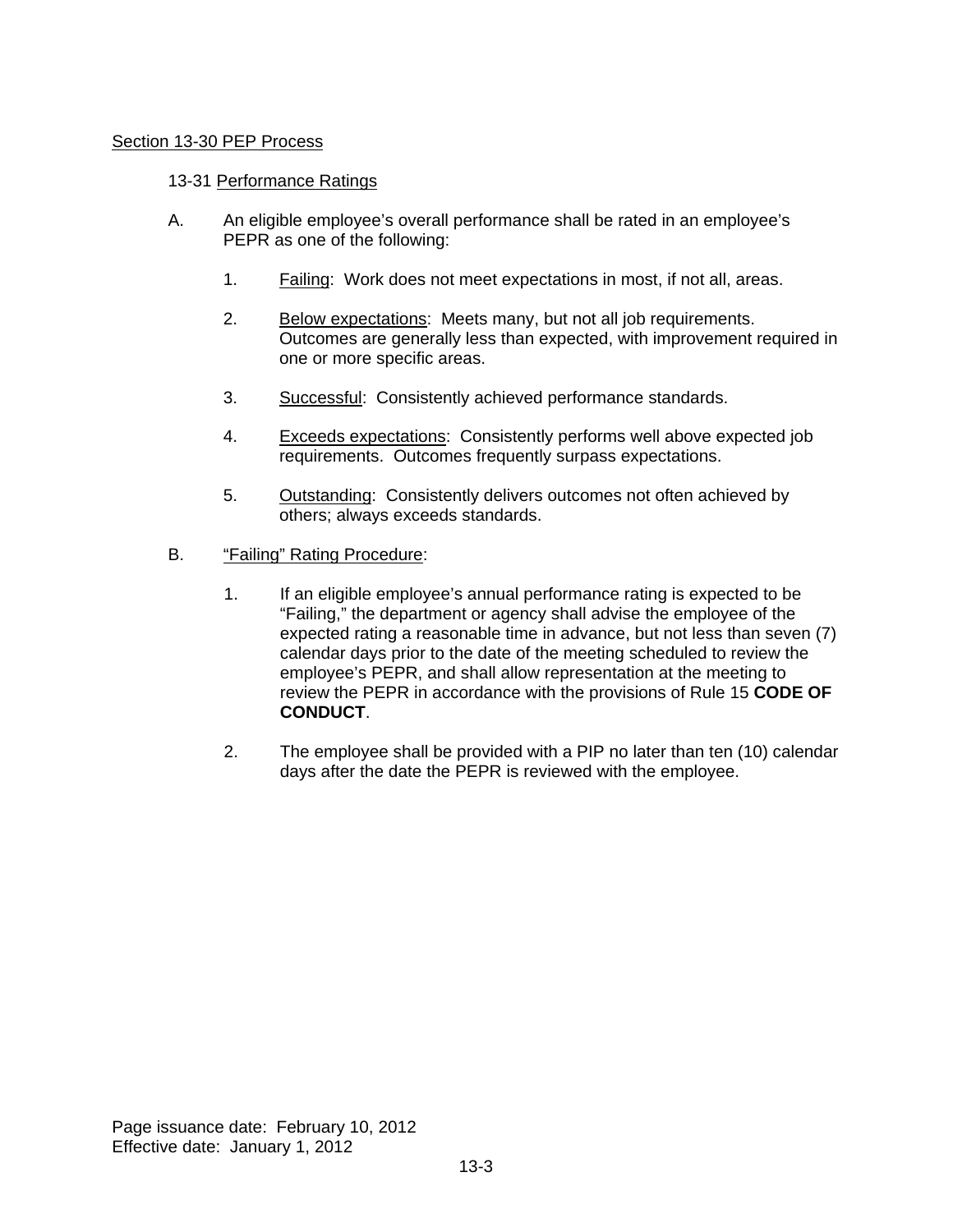# 13-32 Merit Increases and Merit Payments

- A. The funding for merit increases and merit payments is provided in the annual appropriation ordinance. The pay increase associated with a particular performance rating shall be reviewed annually and adjusted as necessary to reflect prevailing practices in the community. The award of merit increases and merit payments is contingent upon this annual appropriation being approved by City Council and the Mayor. In case of a conflict between ordinance and these rules, the ordinance will prevail.
- B. Departments and agencies are responsible for determining the percentage increase associated with each employee rating within each quartile. The percent increase for all eligible employees shall average 2.1% for merit increases and merit payments delivered in 2012.
- C. Merit Table:
	- 1. Eligibility for merit increases and merit payments is based on an eligible employee's overall annual performance rating as measured by a PEPR and the quartile in which the employee's pay is found in accordance with the following table:

|                                   | 1st          | 2nd          | 3rd          | 4th          | Range            |
|-----------------------------------|--------------|--------------|--------------|--------------|------------------|
| Rating                            | Quartile     | Quartile     | Quartile     | Quartile     | <b>Maximum</b>   |
| 5. Outstanding                    | 3.4-3.8%     | $2.9 - 3.3%$ | $2.4 - 2.8%$ | $1.9 - 2.3%$ | Merit<br>Payment |
| 4. Exceeds<br><b>Expectations</b> | 2.9-3.3%     | $2.4 - 2.8%$ | $1.9 - 2.3%$ | $1.1 - 1.5%$ | Merit<br>Payment |
| 3. Successful                     | $2.4 - 2.8%$ | $1.9 - 2.3%$ | $1.1 - 1.5%$ | $0.6 - 1.0%$ | 0.0%             |
| 2. Below<br><b>Expectations</b>   | $0.0 - 1.2%$ | $0.0 - 0.7%$ | $0.0\%$      | $0.0\%$      | 0.0%             |
| 1. Failing                        | 0.0%         | 0.0%         | 0.0%         | 0.0%         | 0.0%             |

2. However, no eligible employee shall receive a merit increase that exceeds the range maximum of the pay grade assigned to the employee's job classification. If the application of this sub-paragraph results in an employee receiving a merit increase of less than one percent (1%) in connection with an "Outstanding" or "Exceeds expectations" rating, the employee shall receive the difference between the percentage merit increase received and one percent (1%) in the form of a merit payment.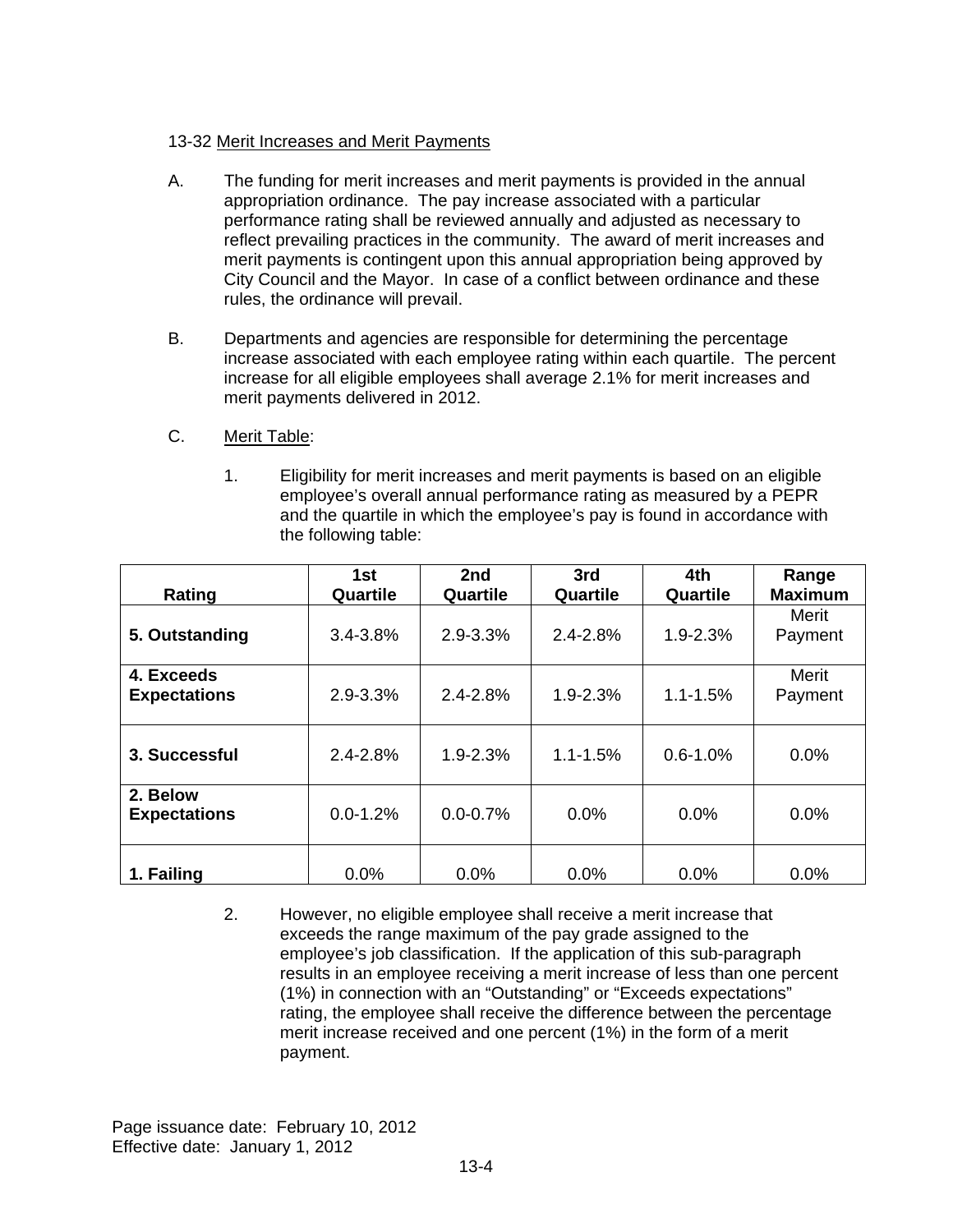D. In the case of a declared fiscal emergency by the Mayor, and upon the request of the Mayor, there will be no merit increases or merit payments awarded for increments of at least one year. During the declared fiscal emergency appointing authorities, managers and supervisors shall complete PEPRs for eligible employees, but no merit increases or merit payments will be awarded during this time.

### 13-33 Pro-ration for New Hires

Employees hired after January in the previous year shall have their merit increase or merit payment reduced by  $1/12<sup>th</sup>$  for the number of months after January their hire or rehire date occurs. For instance, employees hired in February shall have their merit increase or merit payment for that year reduced by  $1/12<sup>th</sup>$ . Employees hired in December shall have their merit increase or merit payment for that year reduced by  $11/12^{ths}$ .

# 13-34 Effective Date of Merit Increase

Merit increases and merit payments will be effective on the first Sunday of the calendar year for eligible employees who were employed in the Career Service on December 31<sup>st</sup> of the previous year.

### 13-35 Enforcement of PEPR Schedule

- A. Departments and agencies shall submit proposed merit increases and merit payments to CSA as provided in the schedule attached as Appendix A.
- B. 1. If a supervisor's or manager's failure to meet the deadlines set forth in Appendix A is a contributing reason to an appointing authority's failure to meet the deadline for submitting recommended merit increases and merit payments to CSA for all of the appointing authority's eligible employees, the supervisor's or manager's rating shall be reduced as follows:
	- a. If the supervisor's or manager has missed a deadline, that supervisor or manager's rating for the outcome related to the timeliness of PEPRs shall not exceed "Below expectations."
	- b. Once the supervisor or manager is more than one week late in meeting a deadline set forth in Appendix A, the overall performance rating that supervisor or manager would otherwise have received for the previous calendar year shall be reduced by one rating.
	- c. Each additional seven day period of delay shall result in the supervisor's or manager's rating being reduced one rating for each additional seven day period.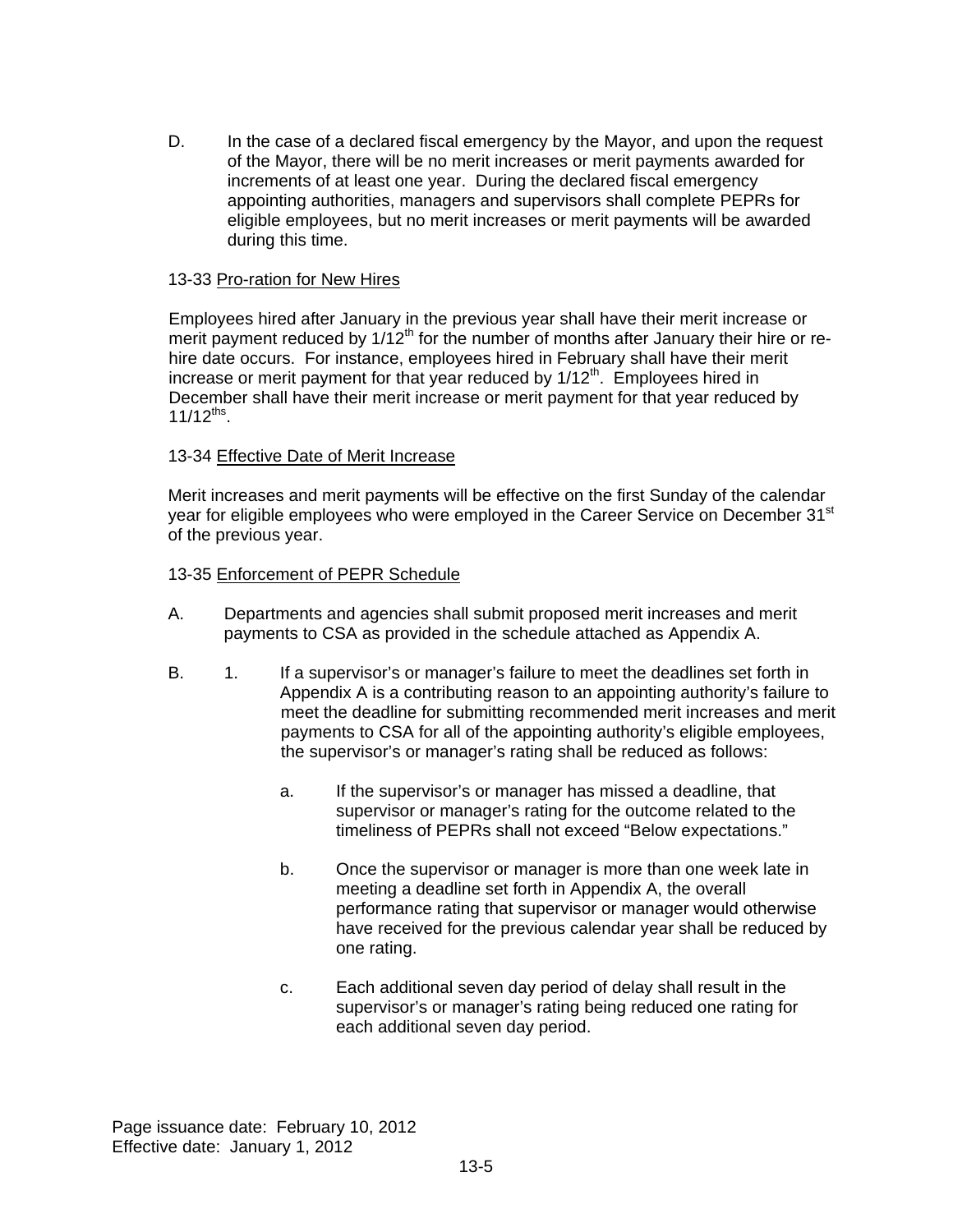- 2. An appointing authority may request that the Career Service Personnel Director grant a supervisor or manager who is more than one week late in meeting a deadline set forth in Appendix A, relief from the operation of this paragraph 13-35 B, due to a showing of extenuating circumstances beyond the reasonable control or advance knowledge of the employee.
- C. The failure of a supervisor or manager to meet the deadlines set forth in Appendix A may also be grounds for discipline, up to and including dismissal, for failure to perform assigned duties under Rule 16 **DISCIPLINE AND DISMISSAL**.

# 13-36 Review of PEPR with Employee

Each employee's PEPR shall be reviewed with the employee as provided in the schedule attached as Appendix A.

# 13-37 Official Records

The PEPR and any supporting documentation shall be made a permanent part of the employee's official personnel record.

# 13-38 Discipline

The PEP plan and PEPR may be used as a basis for disciplinary action under Rule 16 **DISCIPLINE AND DISMISSAL**, up to and including dismissal, if an employee's performance fails to comport with the standards set forth in the PEP plan.

# 13-39 Grievances and Appeals Relating to PEPRs

- A. An eligible employee may grieve any performance rating pursuant to Rule 18 **DISPUTE RESOLUTION**.
- B. An eligible employee may appeal a grievance of a "Failing" rating in accordance with Rule 19 **APPEALS**. Appeals of grievances of other ratings are not permitted.
- C. An eligible employee may not grieve or appeal any other aspect of the PEP.

# 13-40 Employees in the Community Rate and Short-range Pay Schedules

Employees holding positions in the Community Rate and Short-range pay schedules are on-call, accordingly, merit increases or merit payments are not available. However, employees in these schedules may receive a two and one quarter percent (2.25%) pay increase (not to exceed the range maximum of the applicable range) upon the approval of the appointing authority, except during a declared fiscal emergency, after having served:

- A. Two consecutive annual terms (an annual term is a minimum of three hundred (300) hours); or
- B. One term and completion of a certificate program as approved by the appointing authority.